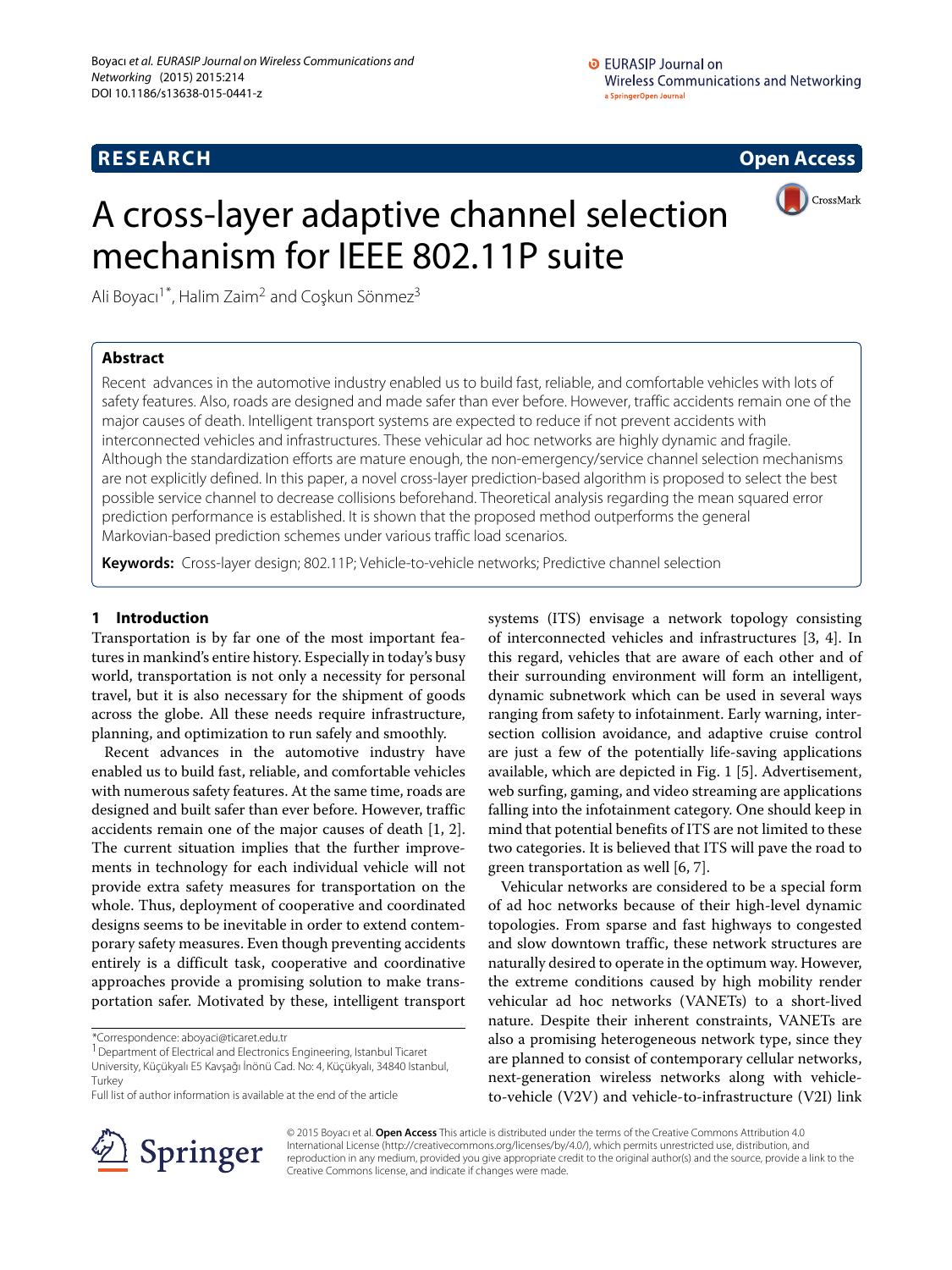

<span id="page-1-0"></span>support as well as device-to-device communications options [\[8\]](#page-11-7). In order to encompass all of the aforementioned tasks and constraints, the IEEE 802.11p/1609 work group strives to establish a standard known as wireless access in vehicular environments (WAVE) [\[9\]](#page-11-8).

Although the primary intent for V2V communications systems is safety, like cellular phones and PDAs, entertainment is the primary driving force for this kind of communications technology. Infotainment applications make driving more enjoyable and bring new opportunities to the market [\[10,](#page-11-9) [11\]](#page-11-10). With specialized entertainment products to enhance the driver or the passenger experience, these applications such as video streaming and voice over IP (VoIP) require a high bandwidth connection to create a seamless customer experience.

One should keep in mind that V2V communications take place in the wireless spectrum which is a very valuable, finite, and public resource. This nature of the wireless spectrum brings about multi-access interference (MAI) issues. Interference causes poor signal reception, drastic decrease in system capacity, frequent hand-offs, and service interruptions. Unlike centralized network structures, with ad hoc vehicle networks, there are multiple interference scenarios present simultaneously such as cochannel interference (CCI), adjacent channel interference (ACI), narrowband interference (NBI), wideband interference (WBI), and so on [\[12\]](#page-11-11). In the literature, there are mainly three strategies to combat interference: interference avoidance, mitigation, and cancellation. Of these three strategies, it is obvious that interference avoidance is the simplest and most effective one, since avoidance strategy will pave the path for interference-free communications. However, avoidance relies on identifying unused resources. Thus, any avoidance strategy always includes some sort of identification procedure to sense the use of resources, then decides based on the data and acts on it accordingly [\[12\]](#page-11-11). Note that even such an effort might not be sufficient to prevent MAI problems such as collision. Even though there are numerous collision avoidance strategies in the literature, they are all based on the assumption of having a channel selected already at hand. It is evident that a successful collision avoidance strategy should definitely be preceded by identification of statistically least occupied channel in advance.

In light of the discussion above, Federal Communications Commission (FCC) allocates the 5.850–5.925-GHz portion of the radio spectrum as dedicated short-range communications (DSRC) for vehicular networks [\[13\]](#page-11-12). DSRC standard defines seven 10-MHz channels in this range: one control, two reserved, and four non-safety application channels as shown in Fig. [2.](#page-1-1) However, a selection mechanism for these channels is not defined explicitly.

It is obvious that selecting a channel randomly at medium access control (MAC) layer is the simplest and

<span id="page-1-1"></span>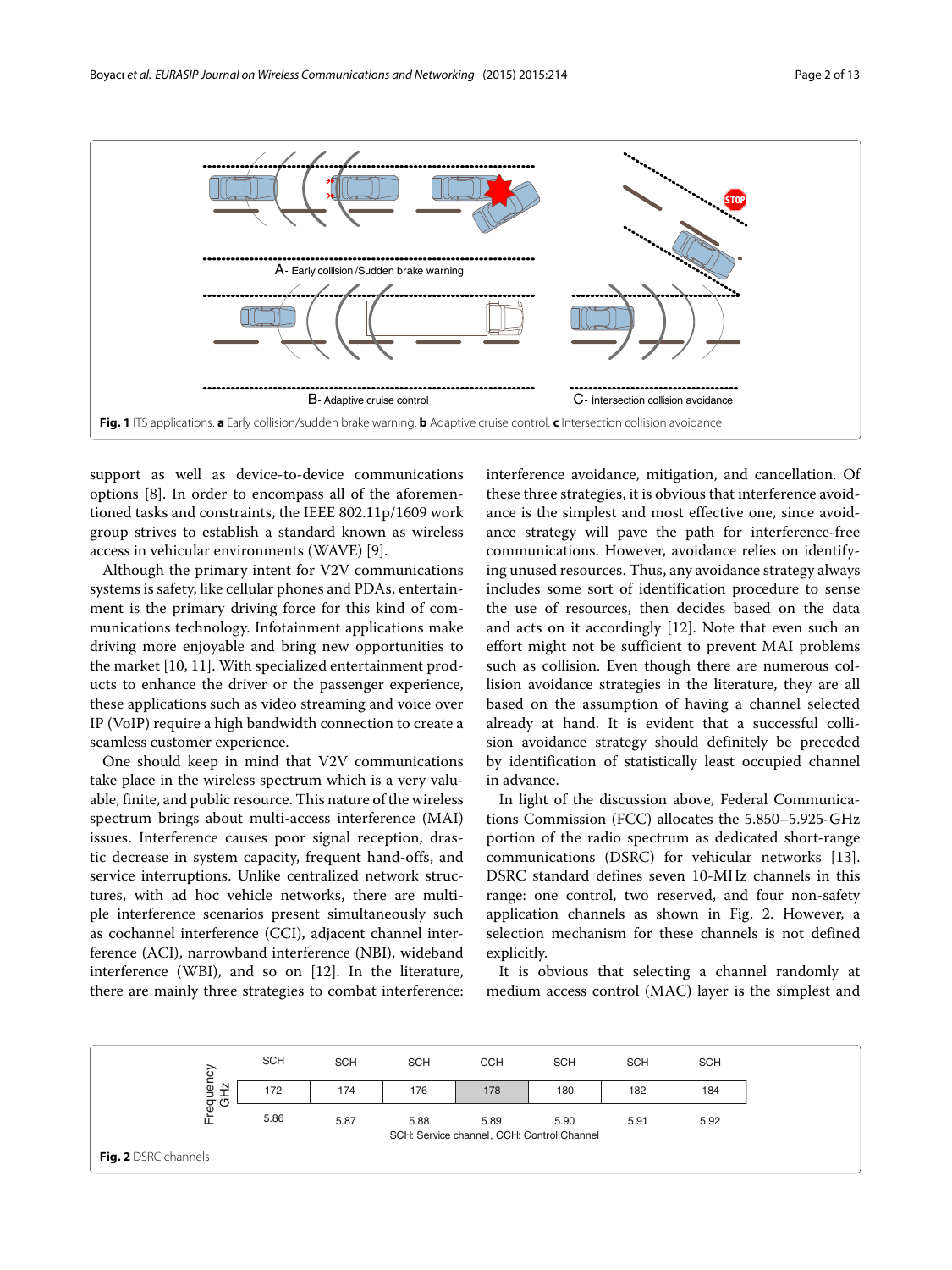widely adopted solution. However, a channel selection mechanism solely relying on MAC layer functionalities is not sufficient to provide satisfactory performance and needs novel data dissemination strategies benefiting from advanced techniques such as space time network coding [\[14\]](#page-11-13). Therefore, a cross-layer design including both MAC and physical layer (PHY) operations is required. In this regard, from the PHY layer perspective, a prediction mechanism is required in order for the MAC layer to take appropriate actions in advance. Failure to achieve these cross-layer operations may cause the system to select an interfering or busy channel and drastically lose bandwidth and performance. Once the channel is selected, it will be used until the next cycle and a busy or interfering medium is subject to wait in collision avoidance state. Also, note that the collision avoidance mechanism in IEEE 802.11p uses carrier sense multiple access/collision avoidance (CSMA/CA) and can only detect known type of signals [\[9\]](#page-11-8).

In the literature, there are mainly four categories in selecting a service channel for VANET systems: pre-allocation-based [\[15–](#page-11-14)[19\]](#page-11-15), randomized rotation-based [\[20\]](#page-11-16), minimum duration-based [\[21\]](#page-11-17), and predictive-based schemes [\[22\]](#page-11-18). Pre-allocation-based schemes employ a static database and then select a channel based on that database. Despite its simplicity, such an approach evidently yields a poor performance under dynamic access. Furthermore, the database itself should be updated frequently. The randomized rotation-based algorithms take advantage of a different version of frequency hopping. Therefore, they inherently adopt both advantages and disadvantages of frequency hopping approaches such as improved fairness and lack of knowledge regarding the state of the medium. Minimum duration-based methods need to store the occupancy durations of each channel so that the least used can be identified. However, the performance of these methods converge with those of pure random channel selection schemes. Predictive algorithms seem to fit best for the channel selection task, but they lack cross-layer and adaptive design leading to poor and unsatisfactory performances [\[23\]](#page-11-19). On the other hand, studies that focus on predictions taking advantage of Markovian assumption rely heavily on selecting the appropriate length of both prediction period and history. In the absence of historical data (past observations), it is reported that prediction accuracy degrades dramatically [\[22\]](#page-11-18). Studies which follow decision-making processes based on a posteriori probabilities of the occupancy state of a channel could also be considered in this manner. Nevertheless, such attempts require some sort of collaboration and coordination [\[24\]](#page-11-20). It is worth mentioning at this point that there are also studies in the literature, which aim to be aware of spectrum conditions on future positions along the path of any vehicle. Yet,

such a strategy mandates obtaining the location of each vehicle via an already-existing reference such as Global Positioning System (GPS) and an infrastructure which allows the vehicles to share the digital maps across the network [\[25,](#page-11-21) [26\]](#page-11-22). Therefore, in this study, a novel cross-layer, adaptive channel selection mechanism is proposed. Even though several predictive channel selecting mechanisms presently exist, to the best of the knowledge of the authors, this study is pioneering the incorporation of crosslayer architecture with predictive strategy into vehicular networks.

The rest of this paper is organized as follows: Section [2](#page-2-0) describes the system and signal model along with the theoretical analysis. Section [3](#page-4-0) covers the proposed scheme in detail. In Section [4,](#page-6-0) the results are presented along with relevant discussions. Finally, conclusions and future directions are outlined in Section [5.](#page-9-0)

#### <span id="page-2-0"></span>**2 System and signal model**

In this study, a cross-layer adaptive channel selection mechanism is proposed for IEEE 802.11p suite. Therefore, it is first desirable to discuss a complete characterization of the proposed system in conjunction with layered structure. Channel selection mechanism in V2V networks relies on IEEE 802.11 suite including both PHY and MAC layers [\[27,](#page-11-23) [28\]](#page-11-24). The PHY layer is responsible for various air interface functionalities such as synchronization, channel estimation, and equalization. The MAC layer takes care of channel access and scheduling operations. Note that IEEE 802.11p and IEEE 1609.x are jointly known as WAVE and specifically IEEE 1609.4 part extends MAC to multichannel-operations-enable mode. Peculiar to V2V networks, WAVE multichannel operations are carried out over two types of channels, namely control channel and service channel. It is important to keep in mind that there is a single control channel, whereas there are multiple service channels in WAVE. Because the safety and control signals/messages are sent over the control channel and other types of application signals/messages are transmitted over the service channels, a coordination mechanism is necessary. It is obvious that a successful coordination mechanism relies on the joint performance of both PHY and MAC layers, which directly points out a cross-layer design.

#### **2.1 System and signal model**

The received signal at baseband which includes the ambient noise and probably an unknown signal is given input to radiometer. The radiometer needs to decide whether the unknown signal is present or not in the received signal, which is expressed as

$$
r(t) = \begin{cases} n(t), H_0, \\ x(t) + n(t), H_1, \end{cases}
$$
 (1)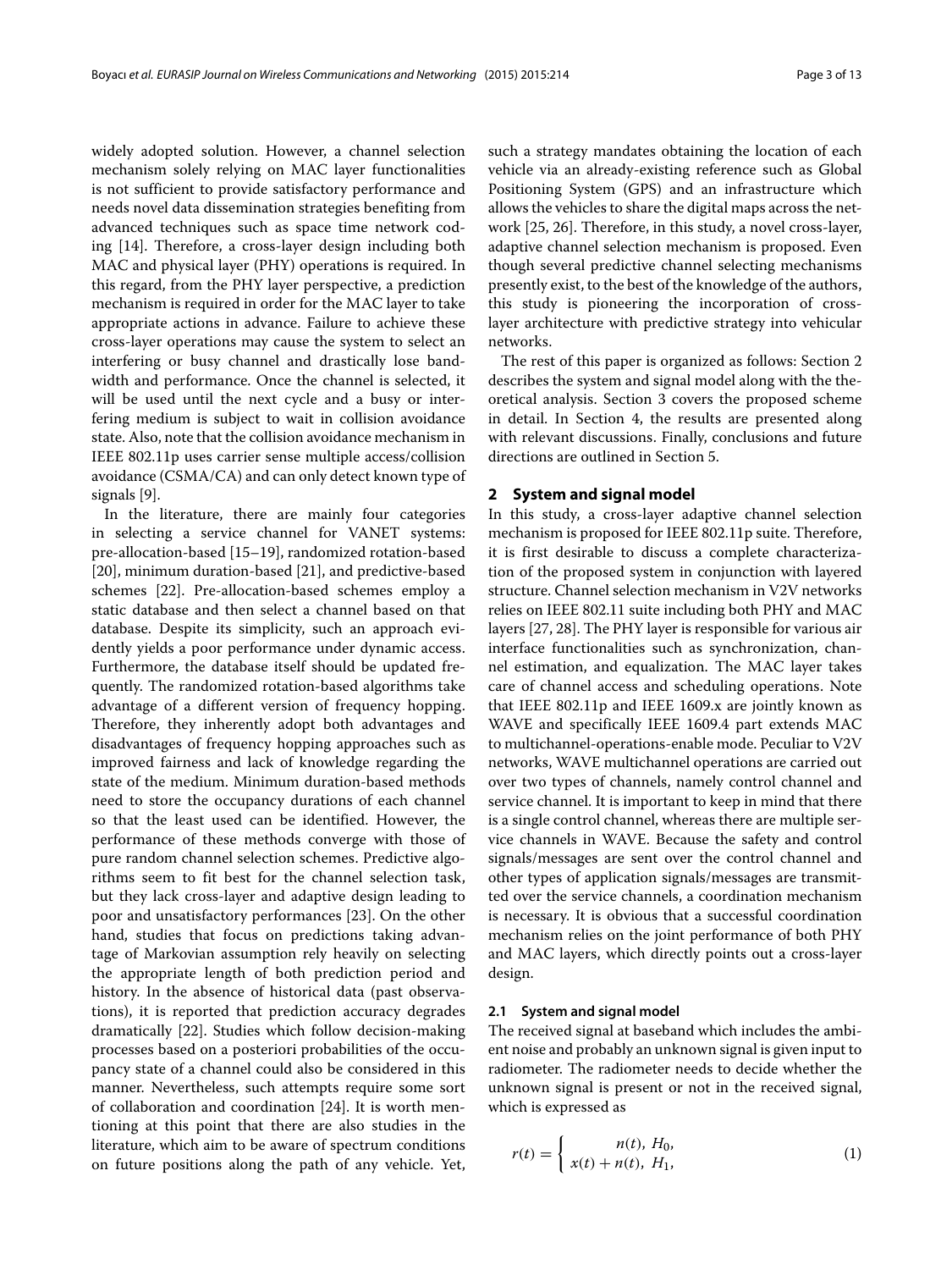where  $n(t)$  is complex additive white Gaussian noise (AWGN) with  $\mathcal{CN}\left(0, \sigma_N^2\right)$  in the form of  $n(t) = n_I(t) +$  $j n_Q(t)$  as both  $n_I(t)$  and  $n_Q(t)$  being  $\mathcal{N}(0, \sigma_N^2/2)$  and  $j = \sqrt{-1}$ ; *x*(*t*) is the complex baseband equivalent of the unknown signal; and  $H_0$  denotes the hypothesis corresponding to the absence of the unknown signal, whereas *H*<sup>1</sup> is the hypothesis corresponding to the presence of it. Hence, the statement of the problem can be expressed as deciding whether an unknown signal *x*(*t*) is present by examining the statistical characteristics of the received signal  $r(t)$  in the presence of noise  $n(t)$ .

The unknown signal,  $x(t)$ , can be decomposed into the following form under the narrowband channel assumption [\[29\]](#page-11-25):

<span id="page-3-0"></span>
$$
x(t) = m(t)s(t)a(t),
$$
\n(2)

where  $m(t)$ ,  $s(t)$ , and  $a(t)$  represent complex fading channel process, slow-fading process, and the unknown baseband signal, respectively. In addition, the unknown baseband signal is assumed to be digitally modulated as [\[30\]](#page-12-0):

$$
a(t) = \sqrt{E_k} e^{j\theta_k} p_k(t), \tag{3}
$$

where  $E, \theta$ , and  $p(\cdot)$  are the energy, phase, and the complex-valued pulse shaping waveform, respectively for the *k*th digital symbol with  $k = 0, 1, \ldots, M - 1$  in an *M*-ary scheme. Note that all three processes in [\(2\)](#page-3-0) are independent of each other and of *n*(*t*).

For modeling the fading processes, physical radio propagation environment should be examined. Transmit signals reach the receiver antenna as multiple rays or paths. Due to constructive and destructive superposition, received signal power level fluctuates drastically leading to the phenomenon known as fading. The resulting signal can be represented with a complex fading channel process as

$$
m(t) = h(t)e^{j\phi(t)},
$$
\n(4)

where  $h(t)$  and  $\phi(t)$  refer to the amplitude and phase of the complex channel process, respectively. In case there is sufficiently large number of independent paths superposing at the receiver antenna in the absence of a specular signal such as in line-of-sight (LOS) environments,  $h(t) = |m(t)|$ yields the Rayleigh distribution in accordance with the central limit theorem (CLT). In addition, mobility gives rise to correlation in the fading channel process [\[31\]](#page-12-1). If the angle of arrival (AoA) of the paths at an omni-directional antenna is assumed to be uniformly distributed  $[-\pi, \pi)$ on a 2-D plane, then Jakes' Doppler spectrum occurs as a special case. Correlation in temporal domain for this special case is given by  $R_h(\tau) = J_0\left(2\pi f_D\left|\tau\right|\right)$ , where  $J_0\left(\cdot\right)$  is the zeroth-order Bessel function of the first kind, *f*<sub>D</sub> is the maximum Doppler frequency with  $f_c v/c$ ,  $f_c$  is the operating frequency, *v* is the mobile speed, and *c* is the speed of light ( $c = 3 \times 10^8$  m/s).

Beside fast-fading process, transmitter–receiver separation and the obstacles present in between affect the received signal power as well. Loss in the received signal power due to the transmitter–receiver separation is known as distance-dependent path loss. It decreases monotonically as a function of the relative distance between transmitter and receiver. Obstacles along the propagation paths between transmitter and receiver cause drastic fluctuations in the power level of the received signal too. This phenomenon is known as shadow fading. Measurement data reveal that the first-order statistics of the slow-fading phenomenon can be approximated by a log-normal distribution. Therefore, the joint effect of path loss and shadow fading could be modeled by a single process of the form given below [\[29\]](#page-11-25):

<span id="page-3-1"></span>
$$
s(t) = \exp\left(\frac{1}{2}\mu(t) + \frac{\sigma_G}{2}g(t)\right),\tag{5}
$$

where  $\mu(t)/2$  represents mean,  $\sigma$ <sub>G</sub> $/2$  is the standard deviation of log-normal fading, and  $g(t)$  is a real-valued unit normal process  $\mathcal{N}(0, 1)$ . It is not difficult to infer from [\(5\)](#page-3-1) that  $\mu(t)$  represents the impact of distance-dependent path loss varying over relatively longer periods of time. As in complex fading process, experimental results also report that  $g(\cdot)$  exhibits correlation of an exponentially decaying form [\[32\]](#page-12-2):

<span id="page-3-2"></span>
$$
R_g(\tau) = E\left\{g(t)g(t+\tau)\right\} = \exp\left(-\frac{\nu|\tau|}{d_\rho}\right),\tag{6}
$$

where  $E\{\cdot\}$  is the statistical expectation and  $d_{\rho}$  refers to the decorrelation distance. Field measurements show that various environments have different decorrelation dis-tances. For example in [\[32\]](#page-12-2),  $d<sub>o</sub>$  is calculated to be 5.75 and 350 m for urban and suburban environmental classes, respectively. It is crucial to state that both [\(5\)](#page-3-1) and [\(6\)](#page-3-2) correspond to simplified theoretical approximations which are consistent to some extent with experimental results available in the literature. However, there are some other studies available in the literature related to shadowing models such as static and dynamic shadowing [\[33\]](#page-12-3).

#### **2.2 Energy detection**

<span id="page-3-3"></span>Energy detector (or radiometer) is a simple, first-order receiver which accumulates the energy of the received signal for a specific time interval. Collected energy, which is called decision statistic, is then sent to a decision device. Decision device compares the instantaneous decision statistic with a pre-defined threshold to come up with a binary conclusion regarding the absence/presence of an unknown signal. In discrete domain, assuming that the detector has a sufficiently high sampling rate, the output of the detector is calculated by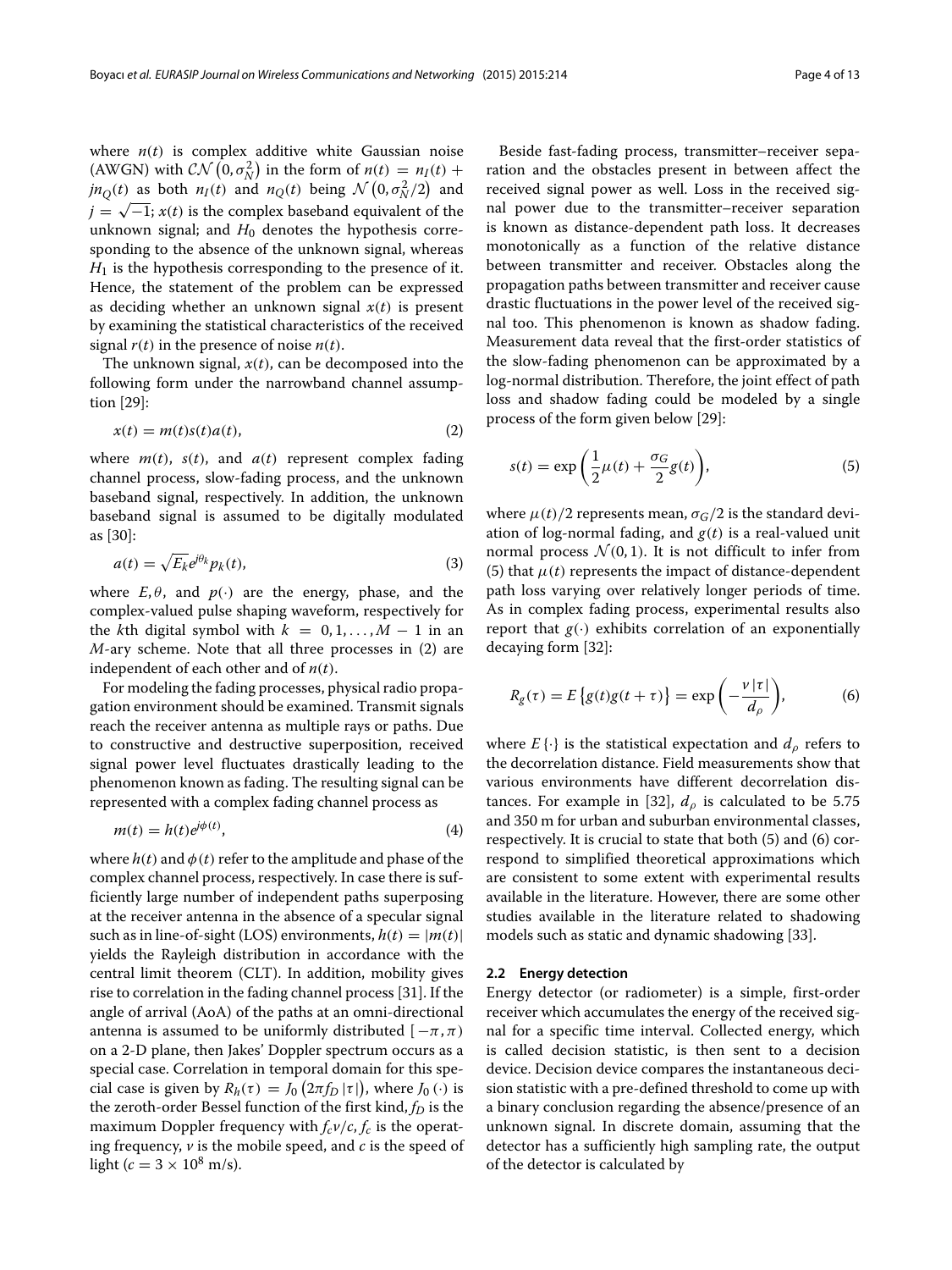$$
d[n] = \sum_{i=0}^{N-1} |r[i]|^2
$$
 (7)

where *N* is an arbitrary number of samples taken into consideration and  $r[\cdot]$  denotes the discrete counterpart of the received signal,  $r(\cdot)$ . For  $H_0$ , AWGN assumption yields a central  $\chi^2$  distribution with *N* degrees of freedom  $(\chi_N^2)$ . For *H*<sub>1</sub>, *d*[*n*] provides a non-central  $\chi_N^2$  distribution with an additional shape parameter. If *N* is selected to be large enough, the decision statistic is assumed to be asymptotically normally distributed with certain mean and variance values in accordance with the CLT. Before proceeding with the performance analysis of radiometer, it is worth mentioning that the radiometer is a non-coherent receiver and is known to be the "optimum" detector in the absence of a priori knowledge about the received signal [\[34,](#page-12-4) [35\]](#page-12-5). Yet, it has very critical drawbacks. First of all, noise-plus-interference uncertainty degrades the performance of the radiometer drastically [\[36\]](#page-12-6). In addition, low signal-to-noise ratio (SNR) regime leads to unsatisfactory results [\[37\]](#page-12-7). Combining these two issues, one could easily conclude that the radiometer performs poorly in detecting spread-spectrum signals [\[38\]](#page-12-8). Furthermore, it is clear that the performance of the radiometer is heavily dependent on the SNR/signal-to-interference-plus-noise ratio. For the sake of completeness, it is desirable to show how the performance of the radiometer is related to SNR.

As stated earlier, the decision statistic *d*[ *n*] under the AWGN assumption has a central  $\chi^2$  distribution with N degrees of freedom  $(\chi_N^2)$  for  $H_0$ , whereas it has  $\chi_N^2(m)$ , where *m* denotes the shape (non-centrality) parameter [\[34\]](#page-12-4) for  $H_1$ . Based on these assumptions, one could easily obtain the probability density function (PDF) for  $H_0$  scenario as

$$
f_{\chi^2_N}(x) = x^{N/2 - 1} e^{-\frac{x}{2}} / (2^{N/2} \Gamma(N/2))
$$
 (8)

where  $\Gamma(\cdot)$  denotes the gamma function. Similarly, the PDF for  $H_1$  scenario is given by

$$
f_{\chi^2_{N,m}}(x) = \frac{1}{2} \left(\frac{x}{m}\right)^{N/4 - \frac{1}{2}} e^{-\frac{m+x}{2}} J_{N/2 - 1}(\sqrt{mx}) \tag{9}
$$

where  $J_k(\cdot)$  denotes the *k*-th-order modified Bessel function of the first kind. Based on both  $f_{\chi^2_N}(x)$  and  $f_{\chi^2_{N,m}}(x)$ , receiver operating characteristic (ROC) could theoretically be derived by seeking for  $Pr(\chi^2_N > \lambda | H_1)$  and  $Pr(X_{N,m}^2 > \lambda | H_0)$ , which correspond to probability of detection and probability of false alarm, respectively. Here, Pr  $(\chi_N^2 > \lambda | H_1)$  is given by  $Q_g\left(\sqrt{2\gamma}, \sqrt{\lambda}\right)$  where  $\lambda$  denotes the decision threshold,  $Q_g(\cdot)$  is the generalized Marcum *Q* function, and  $\gamma$  is the instantaneous SNR. Note that the optimum threshold selection mandates one to have knowledge about the SNR ([\[34\]](#page-12-4) Eq. (35)). It is not difficult to see that the same conclusion (with more sophisticated calculations) holds also for the SINR in case there are unknown activities within the spectrum of interest apart from that of primary user [\[39\]](#page-12-9).

#### <span id="page-4-0"></span>**3 Channel selection**

Cross-layer channel selection mechanism relies on both PHY and MAC operations as outlined in Fig. [3.](#page-4-1) In order for the MAC layer to select a specific channel, a shortterm history of the time-domain statistics of candidate channels are stored. Next, a short-term/next step prediction is evaluated based on the collected data. Evaluation is followed by selection step where the node chooses the channel that has the maximum value of a pre-defined metric.

The proposed channel selection metric is defined to be the first-order difference of variance estimates of the predicted value of the energy detection operation output. As will be shown subsequently, variance estimates are scaled appropriately in order not to violate Kolmogorov's assumptions for the probability metric. Before proceeding further, prediction of the energy detector output should be given. Assuming that the predicted value of the energy detection operation, namely  $\hat{\mathbf{X}}_{n+1}^k$ , is a wide-sense stationary (WSS) process, then

<span id="page-4-2"></span>
$$
\hat{\mathbf{X}}_{n+1}^{k} = \sum_{i=0}^{L-1} \alpha_i \mathbf{X}_{n-i}^{k} + \mu_{\mathbf{X}^{k}}
$$
\n(10)

expresses the weighted moving average prediction where  $\hat{\mathbf{X}}_{n+1}^k$  denotes the predicted value for the  $n+1$ -th step

<span id="page-4-1"></span>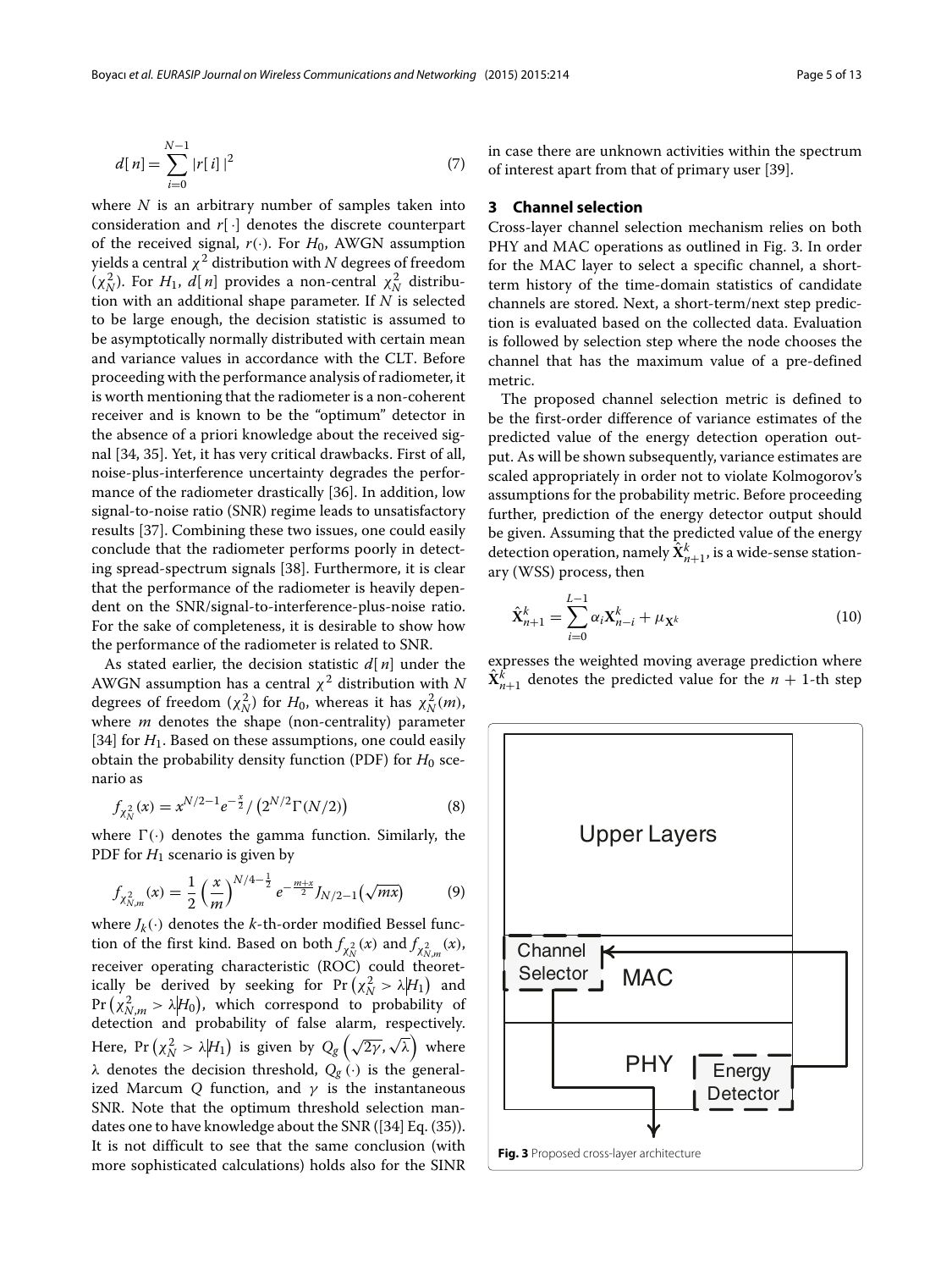based on past *L* historical data of the *k*-th channel; α*i*s denote the weighting coefficients; and  $\mu_{\mathbf{X}^k}$  represents the intercept of the prediction.

Once *L* past energy detector observations are at hand, the channel selection mechanism then proceeds with calculating the variance of the past observations as:

$$
\sigma_{\mathbf{X}^k}^2[n] = \sum_{i=0}^{L-1} E\left\{ \left( \mathbf{X}_{n-i}^k \right)^2 \right\} - \left( E\left\{ \mathbf{X}_{n-i}^k \right\} \right)^2 \tag{11}
$$

where  $E\left\{ \mathbf{X}_{n-i}^{k}\right\}$  denotes the sample mean of the past *L* observations. In order for the channel selection mechanism to quantify whether a state transition takes place at the prediction stage/step, [\(11\)](#page-5-0) needs to be scaled so that as mentioned above, Kolmogorov's assumptions for the probability metric are not violated:

$$
\psi_X[n] = \varrho^k \sigma_{X^k}^2[n] \tag{12}
$$

where  $\rho^k$  is a constant for the *k*-th channel which satisfies  $0 < \psi_{\mathbf{X}^k}[n] \leq 1$ .<sup>1</sup> Finally, the channel selection mechanism applies the first-order difference operator to [\(12\)](#page-5-1) and reaches the channel selection metric as

$$
\Theta_n^k = D^{-1} \left( \psi_{\mathbf{X}^k} [n] \right) \tag{13}
$$

where  $D^{-1}$  (·) denotes the first-order difference operator being applied to its input. Now, the channel selection mechanism is ready to provide the hard decision based on [\(13\)](#page-5-2) as follows:

<span id="page-5-3"></span>
$$
\hat{a}_n^k = \begin{cases} 1, & \zeta < \Theta_n^k, \\ 0, & \zeta \ge \Theta_n^k, \end{cases} \tag{14}
$$

where  $\hat{d}_n^k$  denotes the predicted binary state of the *k*-th channel at the *n*-th step for the next  $n + 1$ -th step and  $\zeta$  is an adaptive threshold below which is predicted to be occupied.

There are some critical points in establishing the steps [\(10\)](#page-4-2) through [\(14\)](#page-5-3). First and foremost, the depth of the history, *L*, should be specified. Consequently, weighting coefficients  $\alpha_i$ s in [\(10\)](#page-4-2) need to be determined in <span id="page-5-0"></span>an effective way as well. Second,  $\rho^k$  in [\(12\)](#page-5-1) should be decided. Because [\(10\)](#page-4-2) is a linear model in essence, any minimization approach based on 2-norm  $(\|\cdot\|_2)$  such as mean squared error (MSE) could be adopted in determining the weighting coefficients as shown subsequently. On the other hand, determining the depth of the history, *L*, is actually nothing but deciding the order of the linear model adopted in [\(10\)](#page-4-2) based on a specific set of criteria. Mean magnitude residual statistics, sum of squares of Pearson residuals, and Akaike information criteria (AIC) are prominent model order selection strategies present in the literature [\[40\]](#page-12-10). However, model order selection is outside the scope of this study.

<span id="page-5-1"></span>In what follows, it will be shown that the proposed channel selection mechanism has a prediction error which cannot be reduced further and the aforementioned issues will all be clarified.

<span id="page-5-4"></span><span id="page-5-2"></span>**Proposition 1** (Irreducible prediction error)**.** *The proposed channel selection mechanism has an irreducible* prediction error variance, σ $_{\rm e}^{2}$ , which cannot be reduced fur*ther and is a function of the threshold that is used by the energy detector at the decision stage.*

#### *Proof.* See [Appendix.](#page-10-0)  $\Box$

Based on the analysis carried out in the [Appendix,](#page-10-0) it is seen that the channel selection mechanism relies heavily on the threshold for the decision device operating on an energy detector. There are several implications of Proposition [1.](#page-5-4) First of all, it states that prediction error variance reaches its lower bound with the first threshold when there are multiple thresholds. For instance in [\[40\]](#page-12-10), a two-level threshold strategy is applied where the first stage is clipping the original time series and the other is used at the prediction stage. Similar multi-stage scenarios take place in decision fusion schemes as well [\[41\]](#page-12-11). Hence, with the aid of Proposition [1,](#page-5-4) it is known in advance that the lower bound for the prediction error variance could

<span id="page-5-5"></span>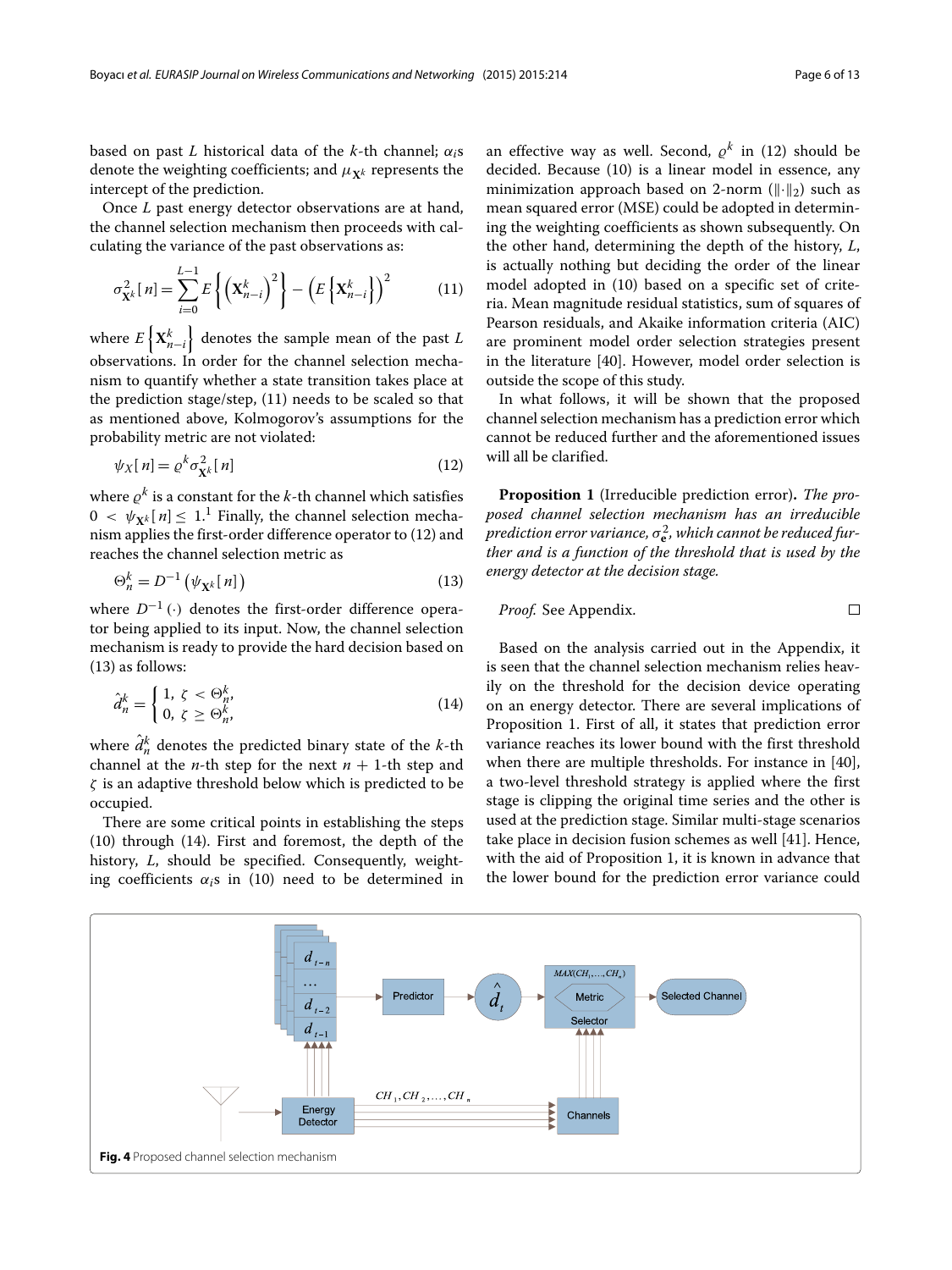only be achieved in case decision is obtained directly from the original time series. Second, due to the positive semi-definite structure of error variance, multiplethreshold strategies cannot outperform single-threshold strategies in terms of prediction error variance given that both single- and multiple-threshold strategies are of the same mathematical structure such as both being linear or non-linear and so on. Performance results and irreducible prediction error will be investigated in the subsequent sections. A sketch of the proposed channel selection mechanism is given in Fig. [4.](#page-5-5)

#### <span id="page-6-0"></span>**4 Numerical results**

The performance of the proposed method is investigated in various traffic conditions and scenarios. Also, a performance comparison is established between the method proposed and Markovian-based prediction scheme. In the sequel, one might be interested in why specifically Markovian-based scheme is selected for comparison purposes. The reason is threefold: (i) Peculiar to the spectrum sensing problem, spectrum occupancy could best be represented with a Bernoulli process, which is a special case of Markov chain. Therefore, Markovian-based structures provide a very high-level flexibility in both modeling and analyzing the spectrum sensing problem. (ii) Markovian-based schemes are vastly employed prediction strategies present in the literature. This stems from the fact that it has a simplistic design and tractable statistical analysis. Furthermore, depending on the problem formulation, several adaptations and extensions such as multi-layer Markovian or hidden Markov model (HMM) based approaches could easily be obtained with minor modifications in the original model organization. (iii) Finally, Markovian-based models are so versatile that they could be exploited to tackle spectrum sensing problems in different parts of open systems interconnection (OSI) reference. For instance, it could be used both in PHY and MAC layers to shed light on different aspects of spectrum sensing problem.

Simulation setup considers several levels of traffic load ranging from light occupancy to densely occupied scenario based on the parameters reported in [\[42\]](#page-12-12). At this point, it is worth mentioning why parameter selection is based on the findings reported in [\[42\]](#page-12-12). (I) First and foremost, the proposed method requires both theoretical and empirical analyses. Therefore, studies which focus on both theoretical and empirical findings should be evaluated. From this perspective, [\[42\]](#page-12-12) is a prominent work in the literature. (II) Also, as proposed, channel selection mechanism could be shared by both PHY and MAC layers in the sense of cross-layer approach. In [\[42\]](#page-12-12), the same strategy is followed and both PHY and MAC layers are binded. (III) Finally, as discussed above, a generic Markovian-based structure for industrial, scientific, and medical (ISM) band depending on several important occupancy parameters is provided in [\[42\]](#page-12-12) such that it could be used for comparing other findings with each other.

In simulating channel access, both busy and idle channel statistics are taken into account. According to the empirical observation-based model given in [\[42\]](#page-12-12), busy and idle channel state transitions can be well approximated by the exponential distribution with a factor that changes with the traffic load. For the proposed method, the first energy detector is used to obtain the decision statistics. Next, decision statistics are fed to the prediction stage. Prediction is yielded by equal gain combining ( $\alpha_i = \alpha_j = \frac{1}{L}$ ,  $\forall i, j$ ). Along with the past measurement results, prediction is quantified with the metric defined in Section [3.](#page-4-0) Finally, a binary decision is reached so that MSE is obtained for the performance evaluations. It should be stated at this point that equal gain combining might not be the optimal prediction strategy for many scenarios. However, it establishes simplicity in implementation from the practical point of view because it skips the stage at which the weighting coefficients are estimated. Therefore, equal gain combining is adopted in the numerical results.

For Markovian-based prediction scheme, the first output of a Bernoulli stochastic variable is used in order to determine the initial state of the channel. Next, simulated channel statistics are compared with a threshold whose value can be adjusted according to several levels of traffic load. Once busy/idle periods are shaped, prediction stage is initiated. For the Markovian-based scheme, a specific portion of the simulated data is fed to the predictor in order to estimate the transition probability matrix. Then, predictions are calculated based on the initial state (last training data sample) and the transition probability matrix estimate. Finally, MSE values are obtained for performance evaluations and comparisons. General parameters used in the simulations are given in Table [1.](#page-7-0)

Performance results for Markovian-based scheme are plotted in Fig. [5.](#page-7-1) It is seen in Fig. [5](#page-7-1) that the performance of the Markovian-based prediction method improves with the increasing traffic load. This mainly stems from the fact that underlying stochastic channel access becomes denser with the increased traffic load; therefore, the number of transitions between busy and idle states becomes less frequent. Since it is known that steady-state behavior always converges a biased binary estimation given that the transition probability matrix is not symmetric, prediction step always yields a biased output in favor of the busy state. Another important observation in Fig. [5](#page-7-1) is that the performance of the Markovian-based prediction scheme cannot be improved any further by increasing the amount of history at the training stage. As can be verified from Fig. [5,](#page-7-1) 10 % of the entire data set is sufficient under each level of traffic load to reach the same performance level in training the Markovian-based scheme.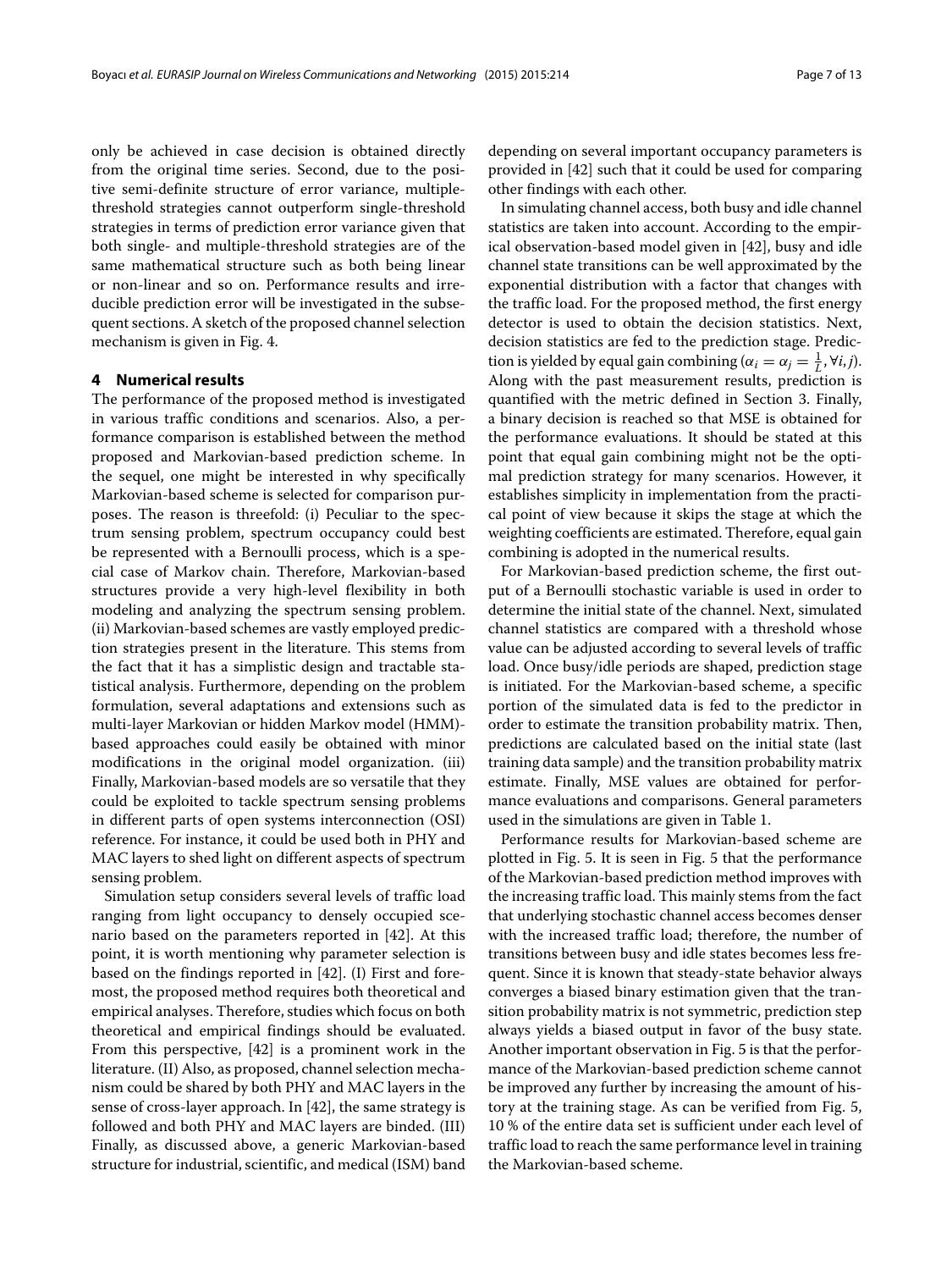The performance of the proposed method for  $L = 2$ can be seen in Fig. [5](#page-7-1) as well under a generic scenario for comparison purposes. Here,  $L = 2$  is adopted, since in the received signal at a sufficiently high sampling rate (generally satisfying the Nyquist criterion) for a very short period of time. This implies that especially switching from idle state to busy state can be captured in a few consecutive decision statistics produced by the energy detector. Once consecutive, high-resolution, and very low-latency decision statistics are fed to the prediction procedure, dramatic power fluctuations in the decision statistics due to fading are smoothed out to some extent since equal gain combining is nothing but applying a low-pass filtering operation to its input. This way, the proposed method firstly can capture the transitions very effectively, and secondly, false alarms due to drastic power fluctuations caused by fading are eliminated automatically. Hence, a stationary output for the proposed method is established as observed in Fig. [5.](#page-7-1)

The discussion above could be investigated in a better way by examining Fig. [6.](#page-8-0) In Fig. [6,](#page-8-0) a single snapshot of the prediction stage is plotted for  $\approx$  20 ms. As can be seen from the figure, there are two plots corresponding to the output of both the energy detector (decision statistic) and the predictor. Based on the values given in Table [1,](#page-7-0) several bursts are generated and passed through the energy detector. The decision statistics, output of the energy detector, are stored. Next, a specific portion of the data stored (10 % as discussed above) is used for estimating the weighting coefficients of the predictor for  $L = 2$ . Then, the predictor runs. Note that the prediction lags one sample behind its input as expected. Nevertheless, one could conclude that by looking at the time scale of the bursts, prediction reacts very rapidly. Yet, it is observed in Fig. [6](#page-8-0) also that the predictor fails to track the actual observations when dramatic



<span id="page-7-0"></span>**Table 1** Common parameters used in the simulation setup

| Parameters                                    | Values                                                                                                                         |
|-----------------------------------------------|--------------------------------------------------------------------------------------------------------------------------------|
| Occupied state parameter $\lambda^{-1}$       | 9.10 4.48 2.90<br>{15.9<br>1.98<br>1.39<br>1.01<br>0.74 0.55 0.36<br>$0.21$ ms<br>(based on ([42] §V.A, Table I, p. 103))      |
| Idle state parameter $\mu^{-1}$               | 1.08  1.05  1.03  1.02<br>${1.11}$<br>- 1.03<br>1.02 1.03 1.03<br>1.03<br>$1.03$ ms<br>(based on ([42] §V.A, Table I, p. 103)) |
| Sampling interval                             | 200 ns                                                                                                                         |
| Low-pass filter duration $(T_A)$              | Between 0 ms and 85 ms (based on<br>([45] §V.C, p. 444))                                                                       |
| Number of samples for energy<br>detection (N) | 20                                                                                                                             |
| Major propagation channel<br>characteristics  | Rayleigh fading with Jakes' spectrum                                                                                           |
| Average SNR under $H_1$<br>scenario           | 10dB                                                                                                                           |

conjunction with equal gain combining strategy it provides some sort of a lower bound for the performance of the proposed predictor, as discussed above. This way, a fair comparison platform between the proposed method and the Markovian-based structures could be established. First and foremost, the proposed method yields a stationary MSE in contrast to the Markovian-based scheme. This is caused by the combined impact of both energy detector and the equal gain combining. Recall that the channel selection mechanism first collects the energy of 0.4 Markovian−based (Load = 0.4)  $\Box$ 0.35 0.3

<span id="page-7-1"></span>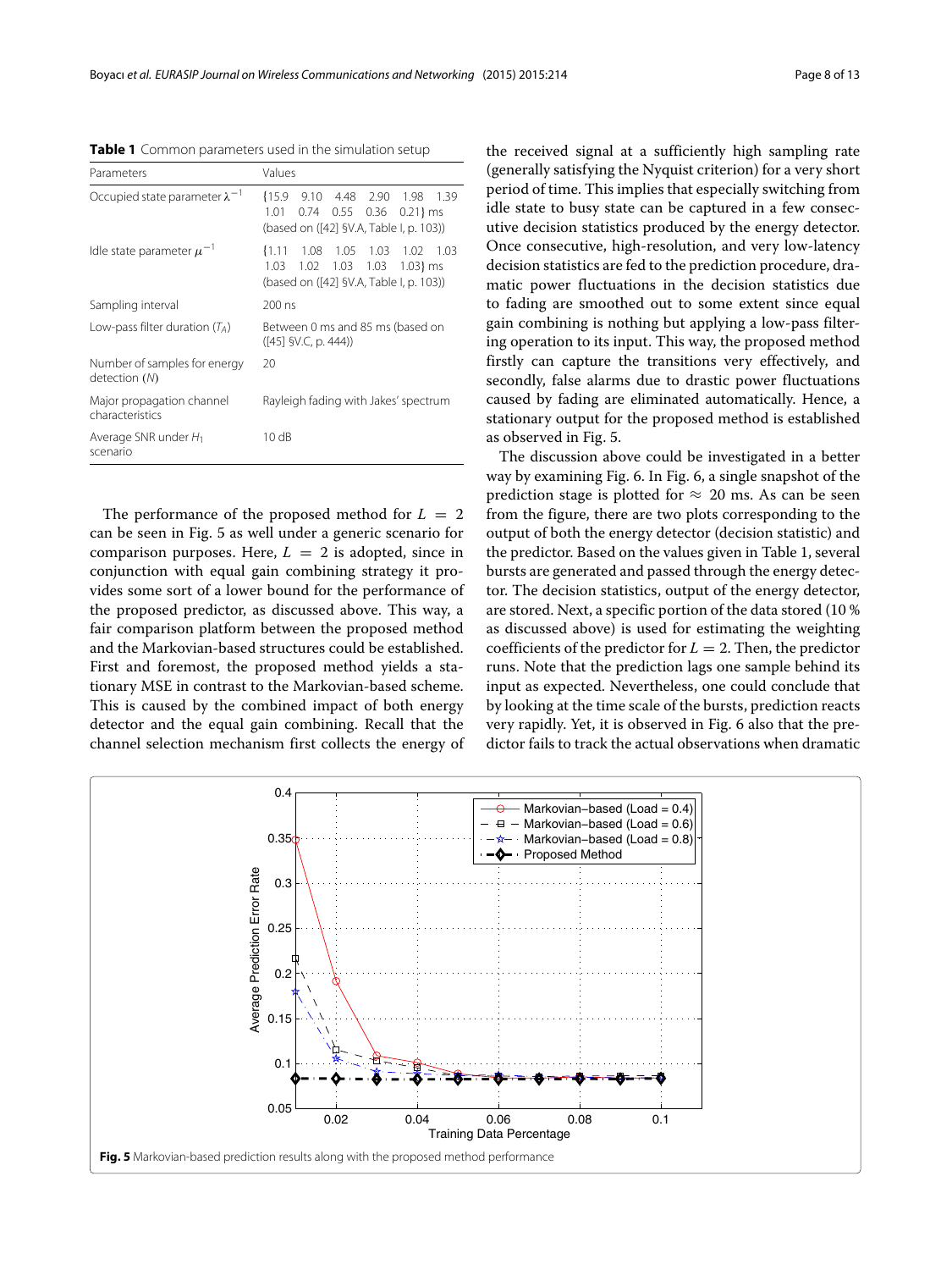

<span id="page-8-0"></span>fluctuations occur in the received signal power. This is not surprising since prediction could only take into account a temporal window whose duration is  $L \times T_A$ . Therefore, any burst whose duration, say  $T_B$ , satisfying  $T_B < L \times T_A$  will yield a dramatic fluctuation in the decision statistic. Thus, prediction will not be able to keep track of these sudden changes in the received signal power.

It is desirable also to see the impact of traffic load on the performance of the proposed method. Average error rate performances for the proposed method under various levels of traffic load are given in Fig. [7.](#page-8-1) Note that the traffic load does not change the average error rate performance drastically. However, it is observed from Fig. [7](#page-8-1) that the traffic load might influence the performance of the proposed method around 2 % on average between the best- and the worst-case scenarios. Moreover, it is seen that the proposed method exhibits its worst performance under the average traffic load scenario. This is

<span id="page-8-1"></span>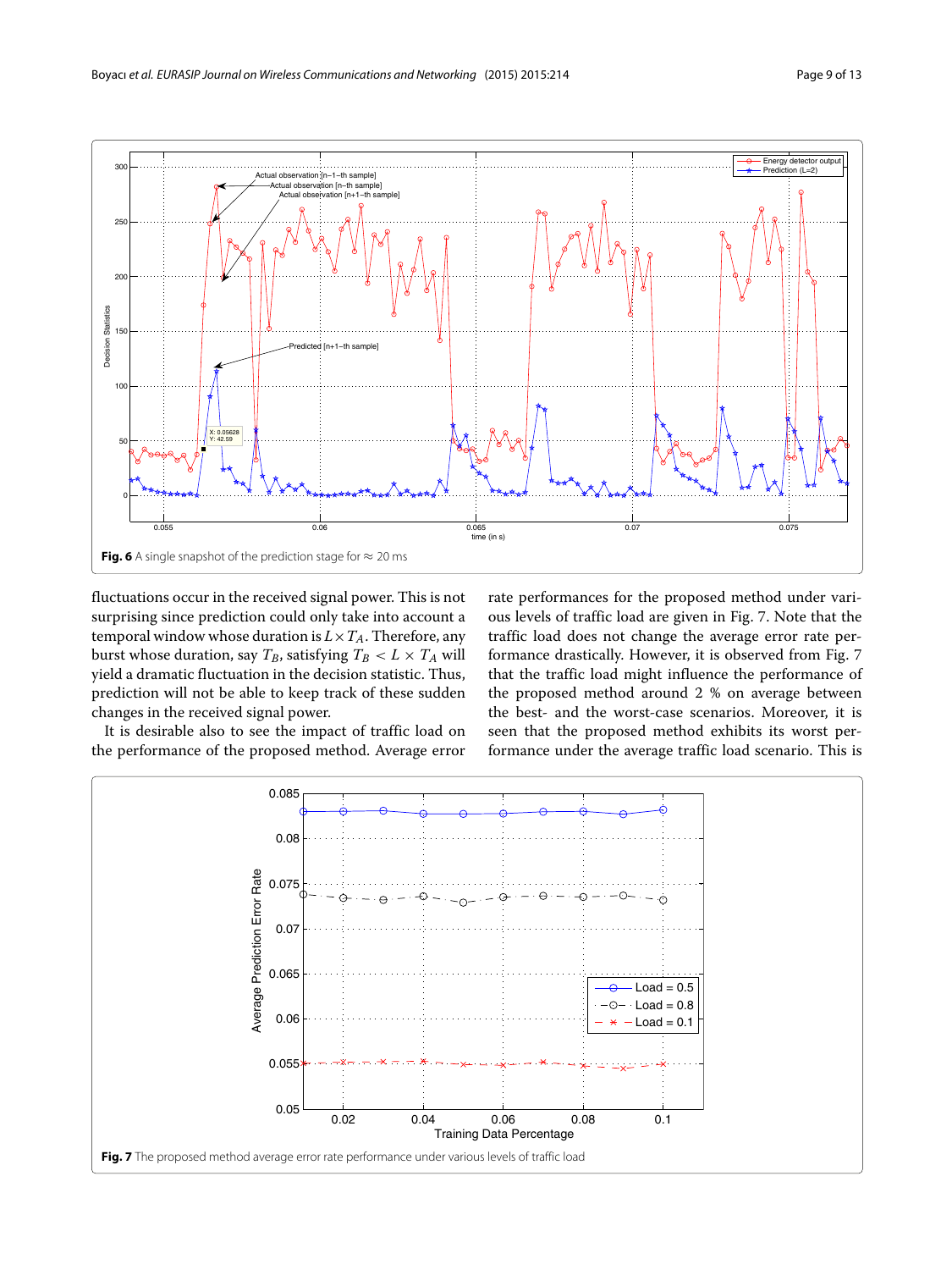In conjunction with the aforementioned discussion, it is important to check the collision rate performance of the proposed channel selection mechanism. In order to evaluate this, a single-channel access scheme is assumed. As in the previous cases, channel access is shaped by the parameters reported in [\[42\]](#page-12-12) with a traffic load ranging from light occupancy to densely occupied scenario. Based on the predictor output, it is decided whether the channel is accessed or not. Cases where "no access" takes place are omitted since no access strategy will never yield a collision for any single-channel access scheme. Hence, collision rate is calculated for the predictor output when channel access is allowed. The results are plotted in Fig. [8](#page-9-1) under various traffic loads. In parallel with the results given in Fig. [7,](#page-8-1) collision rate reaches its maximum when the traffic load is 0.5.

In the sequel, it is important to investigate how the proposed mechanism behaves under various threshold values. Recall that the proposed channel selection mechanism relies heavily on selecting an optimal thereshold value, ζ, in [\(14\)](#page-5-3). Three different threshold values and corresponding collision rates are given in Fig. [9.](#page-9-2) To better understand how the proposed mechanism behaves under various threshold values, Fig. [9](#page-9-2) could be examined in conjunction with Fig. [8,](#page-9-1) since Fig. [8](#page-9-1) shows the results regarding optimal threshold selection. As can be seen from both Figs. [8](#page-9-1) and [9,](#page-9-2) the proposed mechanism performs poorly in case random threshold selection strategy is employed. On the contrary, Fig. [8](#page-9-1) implies that optimum threshold gives rise to the minimum collision rate for all traffic load rates. From the practical point of view, obtaining the optimum threshold value might be difficult; therefore, cases where optimum threshold is not available should be examined as well. In Fig. [9,](#page-9-2) two different suboptimal threshold

<span id="page-9-1"></span>



<span id="page-9-2"></span>values and corresponding collision rates are given. As can be seen from the figure, depending on the traffic load, one of the thresholds slightly outperforms the other in one part, whereas the situation is reversed in the other part, as expected.

It is worth mentioning that whether the theoretical lower bound mentioned in the Appendix given with [\(23\)](#page-11-26) exists. As Proposition [1](#page-5-4) implies, lower bound could be reached in case the behavior of the decision device could be characterized statistically, since [\(23\)](#page-11-26) is a function of the decision threshold,  $\zeta$ . For the energy detector, it is known that optimal decision threshold theoretically exists as expressed in ([\[44\]](#page-12-15) § III.B).

Before concluding this part, one might want to contemplate the worst-case scenario regarding the prediction error variance. Selecting the weighting coefficients α*<sup>i</sup>* in [\(10\)](#page-4-2) plays an important role on the error variance behavior. In this regard, any approach ignoring the actual observations,  $X_{n-i}^k$ , in [\(10\)](#page-4-2) would lead to no-information case and, therefore, yield the maximum entropy. It automatically implies that the maximum entropy could only be reached by setting  $\alpha_i = 0$ ,  $\forall i$ . In [\(10\)](#page-4-2), such a setting gives rise to a prediction,  $\hat{\mathbf{X}}_{n+1}^k$ , which is equal to AWGN due to the autoregressive (AR) structure with a certain mean and variance pair. Theoretically speaking, AWGN could take any real value; therefore, prediction error variance diverges for the worst-case scenario.

#### <span id="page-9-0"></span>**5 Conclusions**

In this paper, a cross-layer predictive channel selection mechanism is proposed to increase utilization and performance in WAVE multi-channel architecture. With this selection scheme, channel history is used to predict the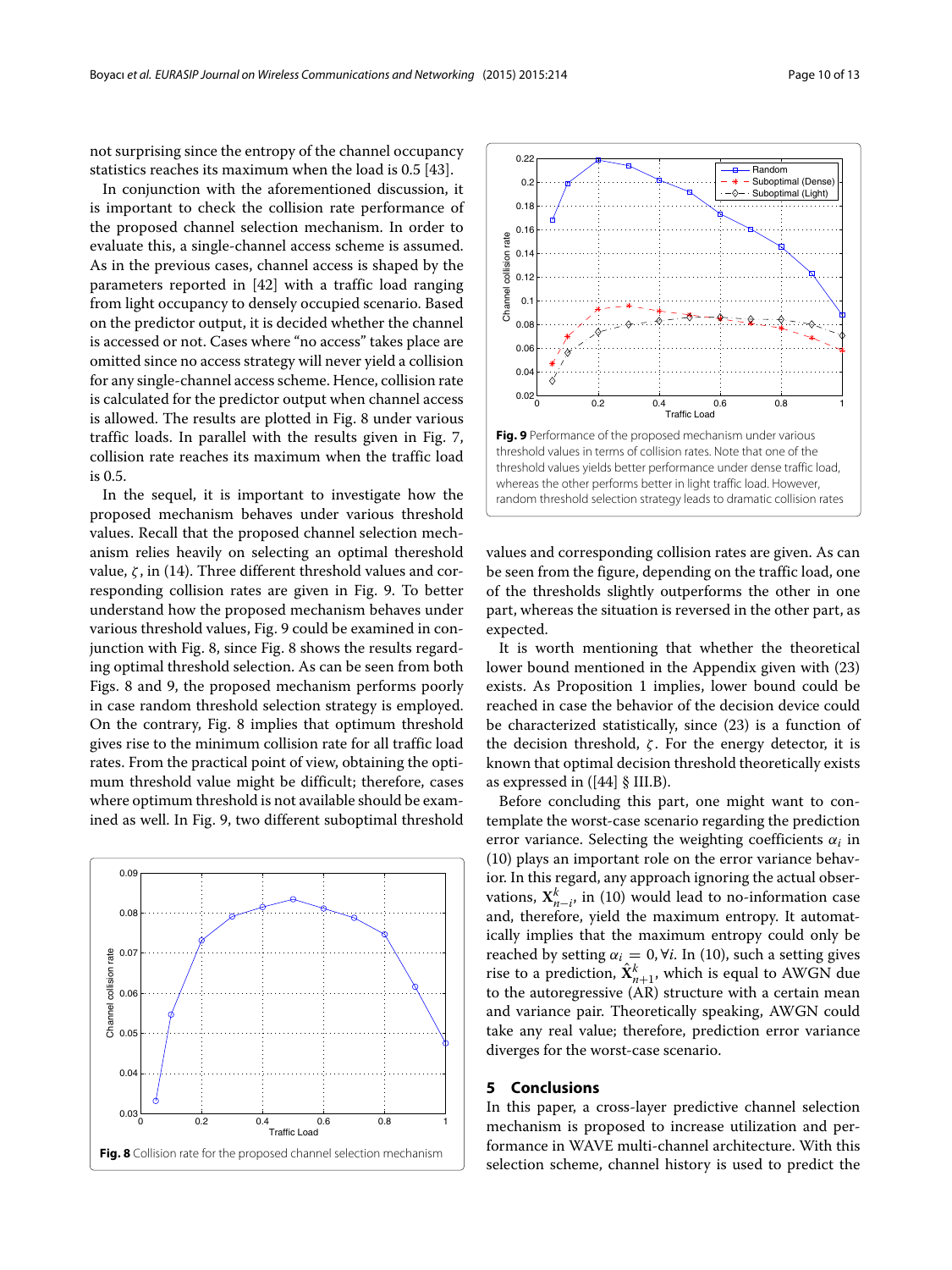next state of the wireless channel. By taking advantage of the cross-layer design, the MAC layer is fed with energy detector statistics from the PHY layer to make the best decision to find the most appropriate non-emergency/service channel. The proposed method implies a channel access protocol which improves the effectiveness of collision avoidance procedure. Furthermore, the proposed architecture could be adapted to various scenarios and conditions by appropriately selecting the model parameters. Analysis along with the results shows that the proposed method outperforms the widely deployed Markovian-based prediction method; therefore, it is a promising candidate for the WAVE standard.

The cross-layer architecture allows the proposed method to be extended further in various ways. For instance, both traffic and geographical information could be incorporated into the architecture as a pseudo-layer appended into both PHY, MAC, and network layers. Moreover, predictive strategy could be enhanced further by taking into account network traffic type statistics such as web access, VoIP, video streaming, and gaming. Considering the fact that different network traffic types exhibit distinct statistical behaviors, enhanced predictive strategies could be devised based on these statistical models and parameters reflecting the stochastic nature of each traffic type.

Finally, collaborative, cooperative, and coordinated access schemes could be incorporated into the model proposed. This way, relays, horizontal and vertical handover algorithms, and V2I link support can be optimized since VANETs are considered to be an integral part of next-generation wireless networks (NGWNs).

### **Endnotes**

<sup>1</sup>Note that in [\(12\)](#page-5-1) the case where  $\psi_X[n] = 0$  is excluded since it implies  $\sigma_{\mathbf{X}^k}^2[n] = 0$  pointing out absolute certainty.

#### <span id="page-10-0"></span>**Appendix**

#### **Proof of Proposition [1](#page-5-4)**

*Proof.* In order to prove Proposition [1,](#page-5-4) let  $L = 1$  since the analysis is more tractable and valid for any channel. Therefore, the indices *k* and *i* will be dropped. However, one should keep in mind that the proof holds for 1 < *L* since [\(10\)](#page-4-2) satisfies the linearity conditions.

Mean squared prediction error is given by

$$
\sigma_{\mathbf{e}}^{2} = E\left\{ \left( \hat{\mathbf{X}}_{n+1} - (\alpha \mathbf{X}_{n} + \mu_{X}) \right)^{2} \right\}
$$

$$
= \sigma_{\hat{\mathbf{X}}_{n+1}}^{2} + \alpha^{2} \sigma_{\mathbf{X}_{n}}^{2} - 2\alpha E\left\{ \hat{\mathbf{X}}_{n+1} \mathbf{X}_{n} \right\}
$$

$$
+ \mu_{\mathbf{X}}^{2} + 2\mu_{\mathbf{X}} \left( \alpha E\left\{ \mathbf{X}_{n} \right\} - E\left\{ \hat{\mathbf{X}}_{n+1} \right\} \right)
$$
(15)

where  $h(\mu_X)$  in [\(15\)](#page-10-1) is the final term which should be minimized. Because the condition that is sought for is  $\frac{d}{d\mu_X}h(\mu_X) = 0$ , it is clear that

$$
\mu_X = \mu_{\hat{X}_n + 1} - \alpha \mu_{X_n} \tag{16}
$$

is obtained where  $\mu$ **z** = *E* {**Z**} for any stationary stochastic process **Z**. Note that  $\varphi_{\hat{\mathbf{X}}_{n+1}\mathbf{X}_n}$  in [\(15\)](#page-10-1) can be rewritten as

$$
\varphi(\alpha) = \text{Var}\left(\hat{\mathbf{X}}_{n+1} - \alpha \mathbf{X}_n\right) \tag{17}
$$

where Cov  $(\hat{\mathbf{X}}_{n+1}\mathbf{X}_n)$  denotes the covariance  $E\left[\hat{\mathbf{X}}_{n+1}\mathbf{X}_n\right]$ . In this regard, following the same reasoning as that for  $h(\mu_X)$ , minimization of  $\varphi(\alpha)$  in [\(15\)](#page-10-1) seeks a solution for  $\frac{d}{d\alpha}\varphi(\alpha) = 0$ :

<span id="page-10-2"></span>
$$
\alpha = \rho_{\hat{\mathbf{X}}_{n+1}\mathbf{X}_n} \frac{\sigma_{\hat{\mathbf{X}}_{n+1}}}{\sigma_{\mathbf{X}_n}}
$$
(18)

where  $\rho_{\hat{\mathbf{X}}_{n+1}\mathbf{X}_n} \in [-1,1]$  denotes the cross-correlation coefficient estimates bearing in mind that

$$
\rho_{\hat{\mathbf{X}}_{n+1}\mathbf{X}_n} = \frac{\text{Cov}\left(\hat{\mathbf{X}}_{n+1}\mathbf{X}_n\right)}{\sigma_{\hat{\mathbf{X}}_{n+1}}\sigma_{\mathbf{X}_n}}
$$
(19)

Next,  $\alpha$  in [\(18\)](#page-10-2) can be plugged into  $\varphi(\alpha)$  in [\(15\)](#page-10-1) and after some mathematical manipulations the following:

<span id="page-10-3"></span>
$$
\text{Var}\left(\hat{\mathbf{X}}_{n+1} - \alpha \mathbf{X}_n\right) = \sigma_{\hat{\mathbf{X}}_{n+1}}^2 \left(1 - \rho_{\hat{\mathbf{X}}_{n+1} \mathbf{X}_n}^2\right) \tag{20}
$$

is obtained. Recall that  $\rho_{\hat{\mathbf{X}}_{n+1}\mathbf{X}_n} \in [-1,1]$ ; therefore,  $\rho_{\hat{\mathbf{X}}_{n+1}\mathbf{X}_n}^2 \in [0,1].$ 

Once the prediction is established, one might want to quantify the probability that the predicted value of the energy detector is above a threshold so that the channel selection mechanism could act on it accordingly. In this regard, the channel selection mechanism investigates Pr  $\left(\left(\hat{\mathbf{X}}_{n+1}-\mu_{\hat{\mathbf{X}}_{n+1}}\right)<\zeta\right)$ . Considering the fact that the energy detector yields always non-negative output as declared in [\(7\)](#page-3-3),  $\mathbf{X}_{n+1}$  is actually a non-negative stochastic process. Therefore,  $Pr\left( \left( \hat{\mathbf{X}}_{n+1} - \mu_{\hat{\mathbf{X}}_{n+1}} \right)^2 < \zeta^2 \right)$  is read. Applying Chebyshev's inequality:

<span id="page-10-4"></span>
$$
\zeta^2 \left( 1 - \Pr\left( \left( \hat{\mathbf{X}}_{n+1} - \mu_{\hat{\mathbf{X}}_{n+1}} \right)^2 \ge \zeta^2 \right) \right) \le \sigma_{\hat{\mathbf{X}}_{n+1}}^2
$$
\n(21)

<span id="page-10-1"></span>is yielded. Then, combining both [\(20\)](#page-10-3) and [\(21\)](#page-10-4):

$$
\zeta^2 \underbrace{\left(1 - \rho_{\hat{\mathbf{X}}_{n+1}\mathbf{X}_n}^2\right)}_{\xi} \underbrace{\left(1 - \Pr\left(\left(\hat{\mathbf{X}}_{n+1} - \mu_{\hat{\mathbf{X}}_{n+1}}\right)^2 \geq \zeta^2\right)\right)}_{\kappa}
$$
\n
$$
\leq \text{Var}(\hat{\mathbf{X}}_{n+1} - \alpha \mathbf{X}_n)
$$
\n(22)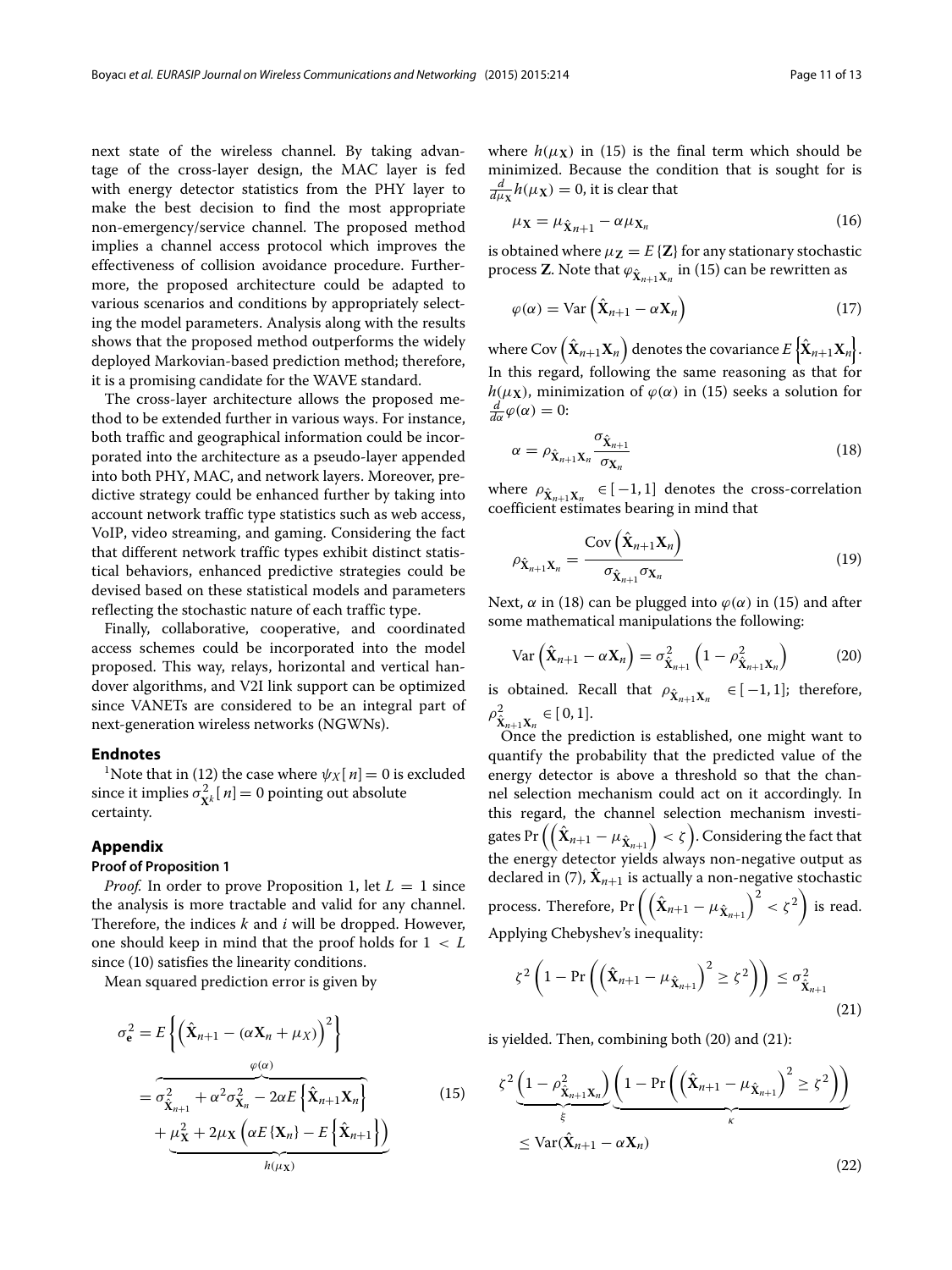is held. Note that all  $\zeta^2$ ,  $\xi$ , and  $\kappa$  are non-zero. Furthermore, both  $\xi, \kappa \in [0, 1]$ . This implies that

$$
0 < \zeta^2 \xi \kappa \le \text{Var}(\hat{\mathbf{X}}_{n+1} - \alpha \mathbf{X}_n) \tag{23}
$$

revealing that prediction has an irreducible lower bound of error and the lower bound is a function of the threshold  $\zeta$  used by the energy detector. This completes the proof.

#### **Competing interests**

The authors declare that they have no competing interests.

#### **Authors' contributions**

All authors contributed to all aspects of the article. All authors read and approved the final manuscript.

#### **Author details**

<sup>1</sup> Department of Electrical and Electronics Engineering, Istanbul Ticaret University, Küçükyalı E5 Kavşağı İnönü Cad. No: 4, Küçükyalı, 34840 Istanbul, Turkey. 2Department of Computer Engineering, Istanbul Ticaret University, Küçükyalı E5 Kavşağı Cad. No: 4, Küçükyalı, 34840 Istanbul, Turkey. <sup>3</sup> Department of Computer Engineering, Istanbul Technical University, İstanbul Teknik Üniversitesi Bilgisayar ve Bilişim Fakültesi, Maslak, 34469 Istanbul, Turkey.

#### Received: 31 December 2014 Accepted: 3 September 2015 Published online: 16 September 2015

#### **References**

- <span id="page-11-0"></span>1. M Peden, R Scurfield, D Sleet, D Mohan, AA Hyder, E Jarawan, C Mathers, World report on road traffic injury prevention. Technical Report ISBN 92-4-156260-9. (World Health Organization, Geneva, 2004)
- <span id="page-11-1"></span>2. DD Group, Traffic accident statistics - road, 2011. Technical Report ISBN 978-975-19-5333-9, General Directorate of Public Security and Turkish Statistical Institute. (Turkish Statistical Institution, Printing Division, Ankara, Turkey, 2012). MTB 2012-504-110
- <span id="page-11-2"></span>3. SF Hasan, N Siddique, S Chakraborty, Intelligent Transport Systems, 1st edn. (Springer-Verlag, New York, 2013). eBook ISBN:978-1-4614-3272-2 doi[:10.1007/978-1-4614-3272-2](http://dx.doi.org/10.1007/978-1-4614-3272-2)
- <span id="page-11-3"></span>T ElBatt, SK Goel, G Holland, H Krishnan, J Parikh, in Proceedings of the 3rd International Workshop on Vehicular Ad Hoc Networks. VANET '06. Cooperative Collision Warning Using Dedicated Short Range Wireless Communications (ACM, Los Angeles, CA, USA, 2006), pp. 1–9. [http://doi.](http://doi.acm.org/10.1145/1161064.1161066) [acm.org/10.1145/1161064.1161066,](http://doi.acm.org/10.1145/1161064.1161066) doi[:10.1145/1161064.1161066](http://dx.doi.org/10.1145/1161064.1161066)
- <span id="page-11-4"></span>5. C2C-CC System, Car 2 car communication consortium manifesto. (C2C-CC System, 2007).<https://www.car-2-car.org/index.php?id=31>
- <span id="page-11-5"></span>6. M Alsabaan, W Alasmary, A Albasir, K Naik, Vehicular networks for a greener environment: A survey. Commun. Surv. Tutorials IEEE. **15**(3), 1372–1388 (2013). doi[:10.1109/SURV.2012.101912.00184](http://dx.doi.org/10.1109/SURV.2012.101912.00184)
- <span id="page-11-6"></span>7. A Boyaci, E Ozturk, S Yarkan, AH Zaim, in Application of information and communication technologies (AICT), 2013 7th international conference on. Towards green and secure vehicle-to-vehicle communications: a protocol for establishing the network (IEEE, 2013), pp. 1–4. doi[:10.1109/ICAICT.2013.6722720](http://dx.doi.org/10.1109/ICAICT.2013.6722720)
- <span id="page-11-7"></span>8. X Cheng, L Yang, X Shen, D2d for intelligent transportation systems: A feasibility study. Intell. Transp. Syst, IEEE Trans. **16**(4), 1784-1793 (2015). doi[:10.1109/TITS.2014.2377074](http://dx.doi.org/10.1109/TITS.2014.2377074)
- <span id="page-11-8"></span>IEEE, IEEE standard for information technology– local and metropolitan area networks– specific requirements– part 11: wireless lan medium access control (mac) and physical layer (phy) specifications amendment 6: wireless access in vehicular environments. IEEE Std 802.11p-2010 (Amendment to IEEE Std 802.11-2007 as amended by IEEE Std 802.11k-2008, IEEE Std 802.11r-2008, IEEE Std 802.11y-2008, IEEE Std 802.11n-2009, and IEEE Std 802.11w-2009), 1–51 (2010). doi[:10.1109/IEEESTD.2010.5514475](http://dx.doi.org/10.1109/IEEESTD.2010.5514475)
- <span id="page-11-9"></span>10. R Schneiderman, Car makers see opportunities in infotainment, driver-assistance systems [special reports]. Signal Process. Mag. IEEE. **30**(1), 11–15 (2013). doi[:10.1109/MSP.2012.2219681](http://dx.doi.org/10.1109/MSP.2012.2219681)
- <span id="page-11-10"></span>11. E-J Jang, R Woo, DS Han, Improvement of connectivity between infrastructure and consumer devices for infotainment services. Consum. Electron. IEEE Trans. **59**(2), 329–334 (2013). do[i:10.1109/TCE.2013.6531114](http://dx.doi.org/10.1109/TCE.2013.6531114)
- <span id="page-11-26"></span><span id="page-11-11"></span>12. H Arslan, S Yarkan, ME Sahin, S Gezici, in Reliable Communications for Short-Range Wireless Systems, ed. by I Guvenc, S Gezici, Z Sahinoglu, and UC Kozat. Interference mitigation and awareness for improved reliability (Cambridge University Press, Cambridge, UK, 2011), pp. 190–233
- <span id="page-11-12"></span>13. ASTM International, Standard specification for telecommunications and information exchange between roadside and vehicle systems – 5 ghz band dedicated short range communications (dsrc) medium access control (mac) and physical layer (phy) specifications (ASTM International West Conshohocken, PA, 2015). doi[:10.1520/E2213-03R10](http://dx.doi.org/10.1520/E2213-03R10)
- <span id="page-11-13"></span>14. X Shen, X Cheng, L Yang, R Zhang, B Jiao, Data Dissemination in VANETs: a scheduling approach. IEEE Trans. Intell. Transp. Syst. **15**(5), 2213–2223 (2014). doi[:10.1109/TITS.2014.2313631](http://dx.doi.org/10.1109/TITS.2014.2313631)
- <span id="page-11-14"></span>15. C Campolo, A Cortese, A Molinaro, in Ultra Modern Telecommunications Workshops, 2009. ICUMT '09. International Conference on. Crasch: A cooperative scheme for service channel reservation in 802.11p/WAVE vehicular ad hoc networks (IEEE, 2009), pp. 1–8. doi[:10.1109/ICUMT.2009.5345640](http://dx.doi.org/10.1109/ICUMT.2009.5345640)
- 16. S Rocke, S Chen, R Vuyyuru, O Altintas, AM Wyglinski, in Vehicular Networking Conference (VNC), 2012 IEEE. Knowledge-based dynamic channel selection in vehicular networks (poster) (IEEE, 2012), pp. 165–172. doi[:10.1109/VNC.2012.6407426](http://dx.doi.org/10.1109/VNC.2012.6407426)
- 17. K Inage, S Lee, T Fujii, O Altintas, in Vehicular Networking Conference (VNC), 2011 IEEE. White space vectors for channel selection in vehicular cognitive networks (IEEE, 2011), pp. 55–61. doi[:10.1109/VNC.2011.6117124](http://dx.doi.org/10.1109/VNC.2011.6117124)
- 18. S Chen, R Vuyyuru, in Wireless and Mobile Computing, Networking and Communications (WiMob), 2013 IEEE 9th International Conference on. Dynamic channel selection for wireless mobile ad hoc networks: Adaptation and learning (IEEE, 2013), pp. 75–82. doi[:10.1109/WiMOB.2013.6673343](http://dx.doi.org/10.1109/WiMOB.2013.6673343)
- <span id="page-11-15"></span>19. S Chen, R Vuyyuru, O Altintas, AM Wyglinski, in Vehicular Networking Conference (VNC), 2011 IEEE. On optimizing vehicular dynamic spectrum access networks: automation and learning in mobile wireless environments (IEEE, 2011), pp. 39–46. doi[:10.1109/VNC.2011.6117122](http://dx.doi.org/10.1109/VNC.2011.6117122)
- <span id="page-11-16"></span>20. WB Heinzelman, AP Chandrakasan, H Balakrishnan, An application-specific protocol architecture for wireless microsensor networks. IEEE Trans Wireless Comm. **1**(4), 660-670 (2002). doi[:10.1109/TWC.2002.804190,](http://dx.doi.org/10.1109/TWC.2002.804190) ISSN:1536-1276
- <span id="page-11-17"></span>21. K-L Wang, T-P Wang, C-C Tseng, A fair scheme for multi-channel selection in vehicular wireless networks. Wireless personal communications. **73**(3), 1049–1065 (2013). Springer
- <span id="page-11-18"></span>22. F Mapar, K Chowdhury, in Communications (ICC), 2014 IEEE International Conference on. Predictive decision-making for vehicular cognitive radio networks through Hidden Markov models (IEEE, Sydney, Australia, 2014), pp. 1537–1542. doi[:10.1109/ICC.2014.6883540](http://dx.doi.org/10.1109/ICC.2014.6883540)
- <span id="page-11-19"></span>23. IH Brahmi, S Djahel, Y Ghamri-Doudane, in Proc. IEEE Global Communications Conference (GLOBECOM 2012). A Hidden Markov Model based scheme for efficient and fast dissemination of safety messages in VANETs (IEEE, Anaheim, CA, 2012), pp. 177–182. doi[:10.1109/GLOCOM.2012.6503109](http://dx.doi.org/10.1109/GLOCOM.2012.6503109)
- <span id="page-11-20"></span>24. H Li, DK Irick, in Vehicular Technology Conference (VTC 2010-Spring), 2010 IEEE 71st. Collaborative Spectrum Sensing in Cognitive Radio Vehicular Ad Hoc Networks: Belief Propagation on Highway (IEEE, Taipei, China, 2010), pp. 1–5. doi[:10.1109/VETECS.2010.5494005](http://dx.doi.org/10.1109/VETECS.2010.5494005)
- <span id="page-11-21"></span>25. M Di Felice, KR Chowdhury, L Bononi, in Wireless Days (WD), 2010 IFIP. Analyzing the potential of cooperative Cognitive Radio technology on inter-vehicle communication (IEEE, Venice, Italy, 2010), pp. 1–6. doi[:10.1109/WD.2010.5657770.](http://dx.doi.org/10.1109/WD.2010.5657770) Invited paper
- <span id="page-11-22"></span>26. AJ Ghandour, K Fawaz, H Artail, in Wireless Communications and Mobile Computing Conference (IWCMC), 2011 7th International. Data delivery guarantees in congested Vehicular ad hoc networks using cognitive networks (IEEE, Istanbul, Turkey, 2011), pp. 871–876. doi[:10.1109/IWCMC.2011.5982661](http://dx.doi.org/10.1109/IWCMC.2011.5982661)
- <span id="page-11-23"></span>27. H Yoo, D Kim, Dynamic channel coordination schemes for IEEE 802.11p/1609 vehicular networks: a survey. IET Commun. **2013**, 1–8 (2013). Article ID: 827317
- <span id="page-11-24"></span>28. C-S Lin, J-C Lin, Physical-layer transceiving techniques on data-aided orthogonal frequency-division multiplexing towards seamless service on vehicular communications. IET Commun. **7**(8), 721–730 (2013)
- <span id="page-11-25"></span>29. K Qaraqe, S Yarkan, in Personal Indoor and Mobile Radio Communications (PIMRC), 2010 IEEE 21st International Symposium on. A second-order